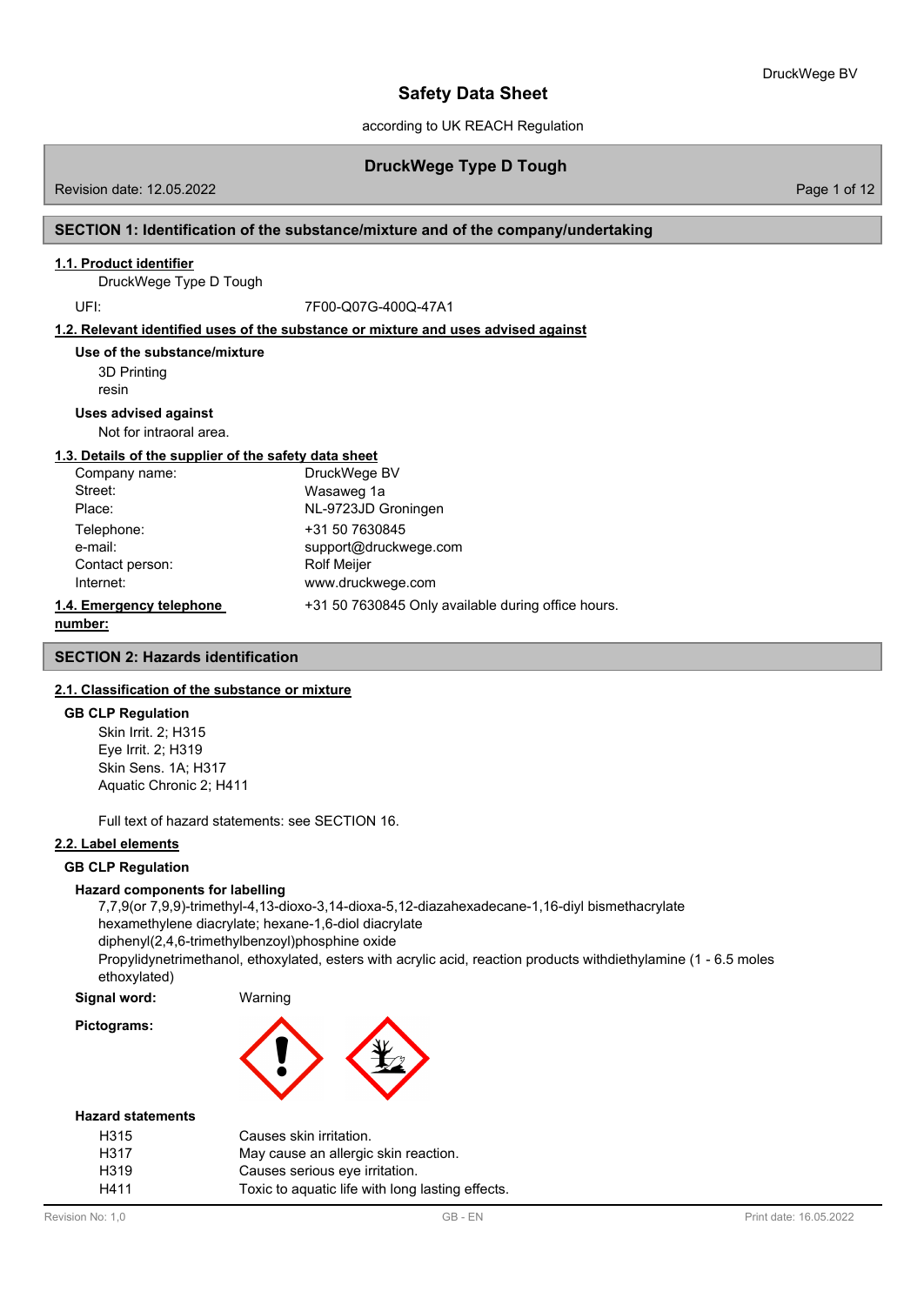according to UK REACH Regulation

## **DruckWege Type D Tough**

Revision date: 12.05.2022 **Page 2 of 12** 

| P <sub>261</sub>  | Avoid breathing dust/fume/gas/mist/vapours/spray.                                                |
|-------------------|--------------------------------------------------------------------------------------------------|
| P273              | Avoid release to the environment.                                                                |
| P <sub>280</sub>  | Wear protective gloves/protective clothing/eye protection/face protection/hearing<br>protection. |
| P302+P352         | IF ON SKIN: Wash with plenty of soap and water.                                                  |
| P333+P313<br>P391 | If skin irritation or rash occurs: Get medical advice/attention.<br>Collect spillage.            |

#### **2.3. Other hazards**

The substances in the mixture do not meet the PBT/vPvB criteria according to REACH, annex XIII.

### **SECTION 3: Composition/information on ingredients**

### **3.2. Mixtures**

#### **Hazardous components**

| <b>CAS No</b> | Chemical name                                                                                                                    |                                                                                                    |                  |               |  |
|---------------|----------------------------------------------------------------------------------------------------------------------------------|----------------------------------------------------------------------------------------------------|------------------|---------------|--|
|               | EC No                                                                                                                            | Index No                                                                                           | <b>REACH No</b>  |               |  |
|               | Classification (GB CLP Regulation)                                                                                               |                                                                                                    |                  |               |  |
| 72869-86-4    |                                                                                                                                  | 7,7,9(or 7,9,9)-trimethyl-4,13-dioxo-3,14-dioxa-5,12-diazahexadecane-1,16-diyl bismethacrylate     |                  | $75 - 80%$    |  |
|               | 276-957-5                                                                                                                        |                                                                                                    | 01-2120751202-68 |               |  |
|               | Skin Sens. 1B, Aquatic Chronic 2; H317 H411                                                                                      |                                                                                                    |                  |               |  |
| 13048-33-4    | hexamethylene diacrylate; hexane-1,6-diol diacrylate                                                                             |                                                                                                    |                  | $20 - 525 \%$ |  |
|               | 235-921-9                                                                                                                        | 607-109-00-8                                                                                       | 01-2119484737-22 |               |  |
|               | H411                                                                                                                             | Skin Irrit. 2, Eye Irrit. 2, Skin Sens. 1, Aquatic Acute 1, Aquatic Chronic 2; H315 H319 H317 H400 |                  |               |  |
| 75980-60-8    | diphenyl(2,4,6-trimethylbenzoyl)phosphine oxide                                                                                  |                                                                                                    |                  |               |  |
|               | 278-355-8                                                                                                                        | 015-203-00-X                                                                                       |                  |               |  |
|               | Repr. 2, Skin Sens. 1B, Aquatic Chronic 2; H361f H317 H411                                                                       |                                                                                                    |                  |               |  |
| 159034-91-0   | Propylidynetrimethanol, ethoxylated, esters with acrylic acid, reaction products withdiethylamine<br>(1 - 6.5 moles ethoxylated) |                                                                                                    |                  |               |  |
|               | 500-425-6                                                                                                                        |                                                                                                    | 01-2119976593-23 |               |  |
|               | Eye Irrit. 2, Skin Sens. 1A; H319 H317                                                                                           |                                                                                                    |                  |               |  |

Full text of H and EUH statements: see section 16.

### **Specific Conc. Limits, M-factors and ATE**

| <b>CAS No</b> | IEC No                                                 | <b>I</b> Chemical name                                                                            | Quantity    |  |
|---------------|--------------------------------------------------------|---------------------------------------------------------------------------------------------------|-------------|--|
|               |                                                        | Specific Conc. Limits, M-factors and ATE                                                          |             |  |
| 72869-86-4    | 1276-957-5                                             | 7,7,9(or 7,9,9)-trimethyl-4,13-dioxo-3,14-dioxa-5,12-diazahexadecane-1,16-diyl<br>bismethacrylate |             |  |
|               | dermal: LD50 = > 2000 mg/kg; oral: LD50 = > 5000 mg/kg |                                                                                                   |             |  |
| 13048-33-4    | 1235-921-9                                             | hexamethylene diacrylate; hexane-1,6-diol diacrylate                                              | $20 - 25$ % |  |
|               |                                                        | dermal: LD50 = 3650 mg/kg; oral: LD50 = 5000 mg/kg                                                |             |  |
| 75980-60-8    | l278-355-8                                             | diphenyl(2,4,6-trimethylbenzoyl)phosphine oxide                                                   | $1 - 5%$    |  |
|               |                                                        | dermal: LD50 = > 2000 mg/kg; oral: LD50 = > 5000 mg/kg                                            |             |  |

# **SECTION 4: First aid measures**

#### **4.1. Description of first aid measures**

### **General information**

If unconscious but breathing normally, place in recovery position and seek medical advice. When in doubt or if symptoms are observed, get medical advice.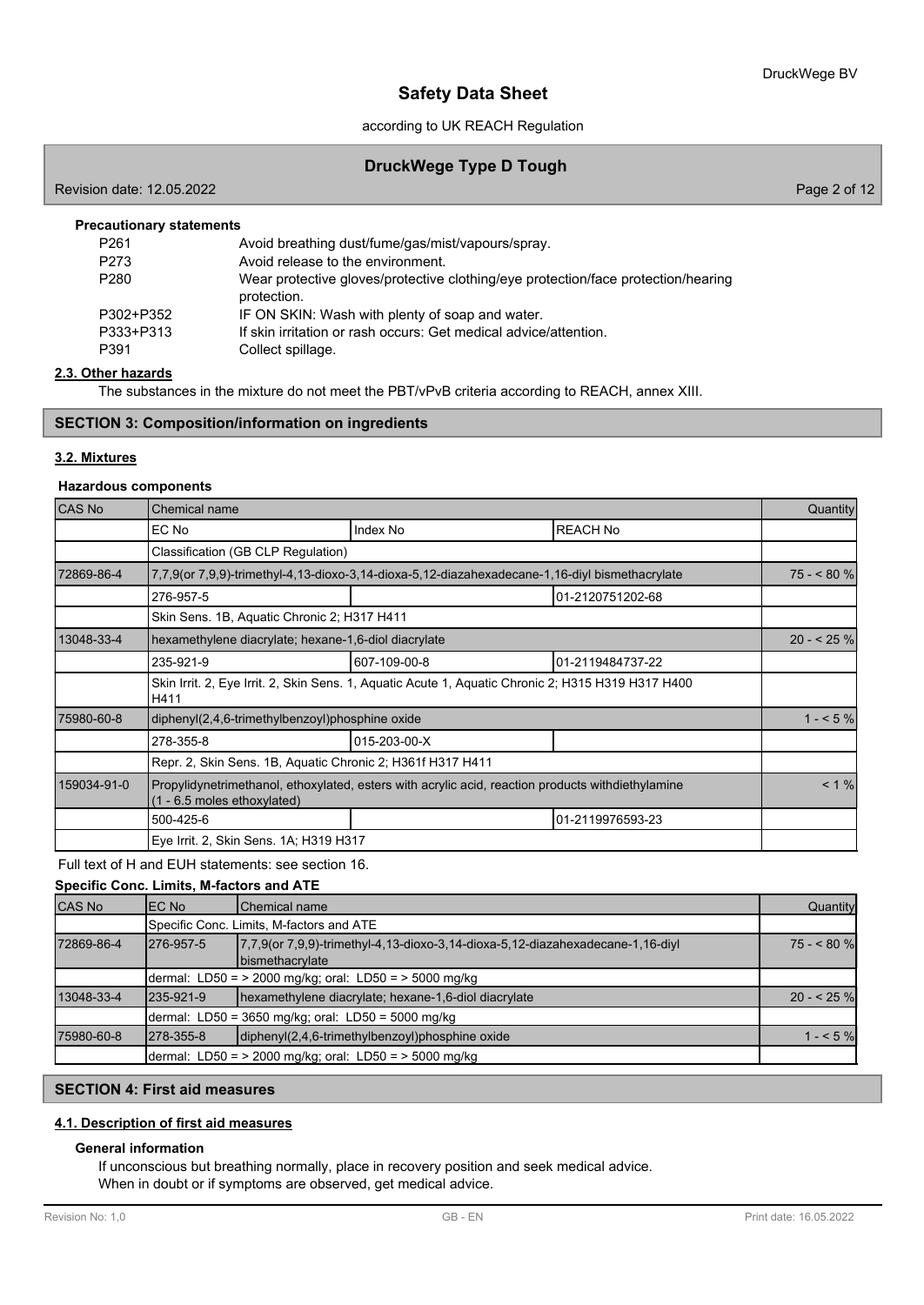### according to UK REACH Regulation

### **DruckWege Type D Tough**

Revision date: 12.05.2022 Page 3 of 12

In case of allergic symptoms, especially in the breathing area, seek medical advice immediately.

### **After inhalation**

Provide fresh air. When in doubt or if symptoms are observed, get medical advice. In the case of bluish discoloration (lips, earlobes, finger nails) give oxygen as soon as possible. If breathing is irregular or stopped, administer artificial respiration.

#### **After contact with skin**

After contact with skin, wash immediately with plenty of water and soap. Take off immediately all contaminated clothing and wash it before reuse. In case of skin reactions, consult a physician. Call a doctor if you feel unwell.

#### **After contact with eyes**

After contact with the eyes, rinse with water with the eyelids open for a sufficient length of time, then consult an ophthalmologist immediately. Remove contact lenses, if present and easy to do. Continue rinsing.

#### **After ingestion**

Observe risk of aspiration if vomiting occurs. Do NOT induce vomiting. Rinse mouth immediately and drink 1 glass of of water. Get medical advice/attention if you feel unwell. Never give anything by mouth to an unconscious person or a person with cramps.

#### **4.2. Most important symptoms and effects, both acute and delayed**

Allergic reactions, Irritating to eyes and skin.

#### **4.3. Indication of any immediate medical attention and special treatment needed**

Treat symptomatically.

### **SECTION 5: Firefighting measures**

#### **5.1. Extinguishing media**

#### **Suitable extinguishing media**

Co-ordinate fire-fighting measures to the fire surroundings.

#### **5.2. Special hazards arising from the substance or mixture**

Non-flammable. In case of fire may be liberated: Gases/vapours, toxic

### **5.3. Advice for firefighters**

Wear a self-contained breathing apparatus and chemical protective clothing. Full protection suit.

#### **Additional information**

Suppress gases/vapours/mists with water spray jet. Collect contaminated fire extinguishing water separately. Do not allow entering drains or surface water.

#### **SECTION 6: Accidental release measures**

### **6.1. Personal precautions, protective equipment and emergency procedures**

#### **General advice**

Provide adequate ventilation. Do not breathe gas/fumes/vapour/spray. Avoid contact with skin, eyes and clothes. Use personal protection equipment. Evacuate area.

### **For non-emergency personnel**

Provide adequate ventilation. Use personal protection equipment.

#### **For emergency responders**

Use personal protection equipment.

#### **6.2. Environmental precautions**

Do not allow to enter into surface water or drains.

### **6.3. Methods and material for containment and cleaning up**

#### **For containment**

Stop leak if safe to do so.

#### **For cleaning up**

Absorb with liquid-binding material (sand, diatomaceous earth, acid- or universal binding agents). Treat the recovered material as prescribed in the section on waste disposal.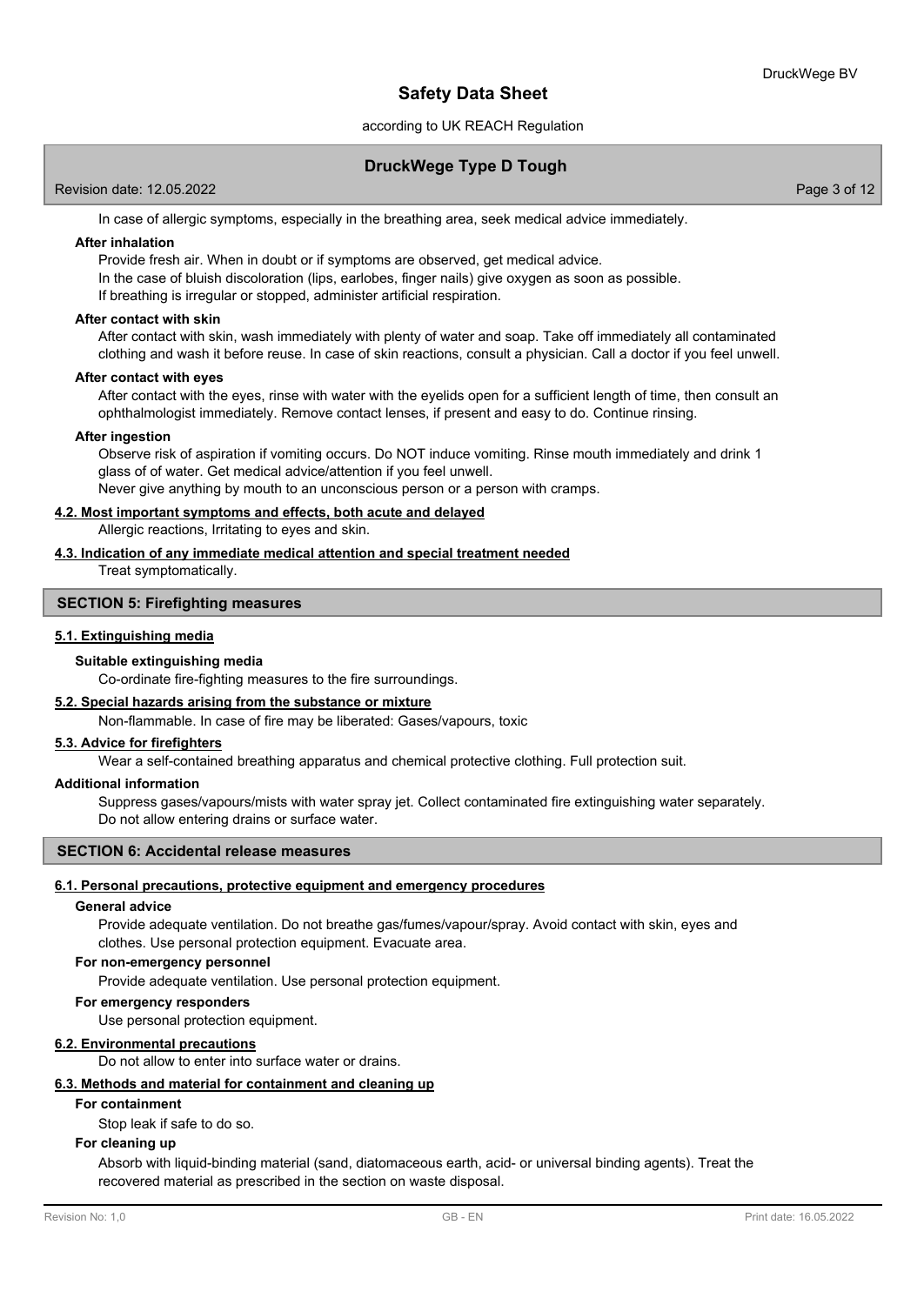according to UK REACH Regulation

### **DruckWege Type D Tough**

Revision date: 12.05.2022 Page 4 of 12

#### **Other information**

Clean contaminated articles and floor according to the environmental legislation.

### **6.4. Reference to other sections**

Safe handling: see section 7 Personal protection equipment: see section 8 Disposal: see section 13

#### **SECTION 7: Handling and storage**

#### **7.1. Precautions for safe handling**

#### **Advice on safe handling**

Provide adequate ventilation. Do not breathe gas/fumes/vapour/spray. Avoid contact with skin, eyes and clothes. Use personal protection equipment.

### **Advice on protection against fire and explosion**

Usual measures for fire prevention.

#### **Advice on general occupational hygiene**

Remove contaminated, saturated clothing immediately. Draw up and observe skin protection programme. Wash hands and face before breaks and after work and take a shower if necessary. When using do not eat, drink, smoke, sniff.

#### **7.2. Conditions for safe storage, including any incompatibilities**

#### **Requirements for storage rooms and vessels**

Keep container tightly closed.

### **Hints on joint storage**

No special measures are necessary.

#### **Further information on storage conditions**

Protect against: UV-radiation/sunlight

#### **7.3. Specific end use(s)**

3D Printing

resin

#### **SECTION 8: Exposure controls/personal protection**

### **8.1. Control parameters**

#### **DNEL/DMEL values**

| <b>CAS No</b>                                                 | Substance                                                                                      |                    |          |                         |  |  |
|---------------------------------------------------------------|------------------------------------------------------------------------------------------------|--------------------|----------|-------------------------|--|--|
| DNEL type                                                     |                                                                                                | Exposure route     | l Effect | Value                   |  |  |
| 72869-86-4                                                    | 7,7,9(or 7,9,9)-trimethyl-4,13-dioxo-3,14-dioxa-5,12-diazahexadecane-1,16-diyl bismethacrylate |                    |          |                         |  |  |
| DNEL, long-term<br>0,3 mg/kg bw/day<br>Ioral                  |                                                                                                |                    |          |                         |  |  |
| DNEL, long-term                                               |                                                                                                | Idermal            |          | 0,7 mg/kg bw/day        |  |  |
| DNEL, long-term                                               |                                                                                                | <b>linhalation</b> |          | $0.6$ mg/m <sup>3</sup> |  |  |
| 75980-60-8<br>diphenyl(2,4,6-trimethylbenzoyl)phosphine oxide |                                                                                                |                    |          |                         |  |  |
| Worker DNEL, long-term                                        |                                                                                                | <b>linhalation</b> | systemic | $3.5 \text{ mg/m}^3$    |  |  |
| Worker DNEL, long-term                                        |                                                                                                | Idermal            | systemic | 1 mg/kg bw/day          |  |  |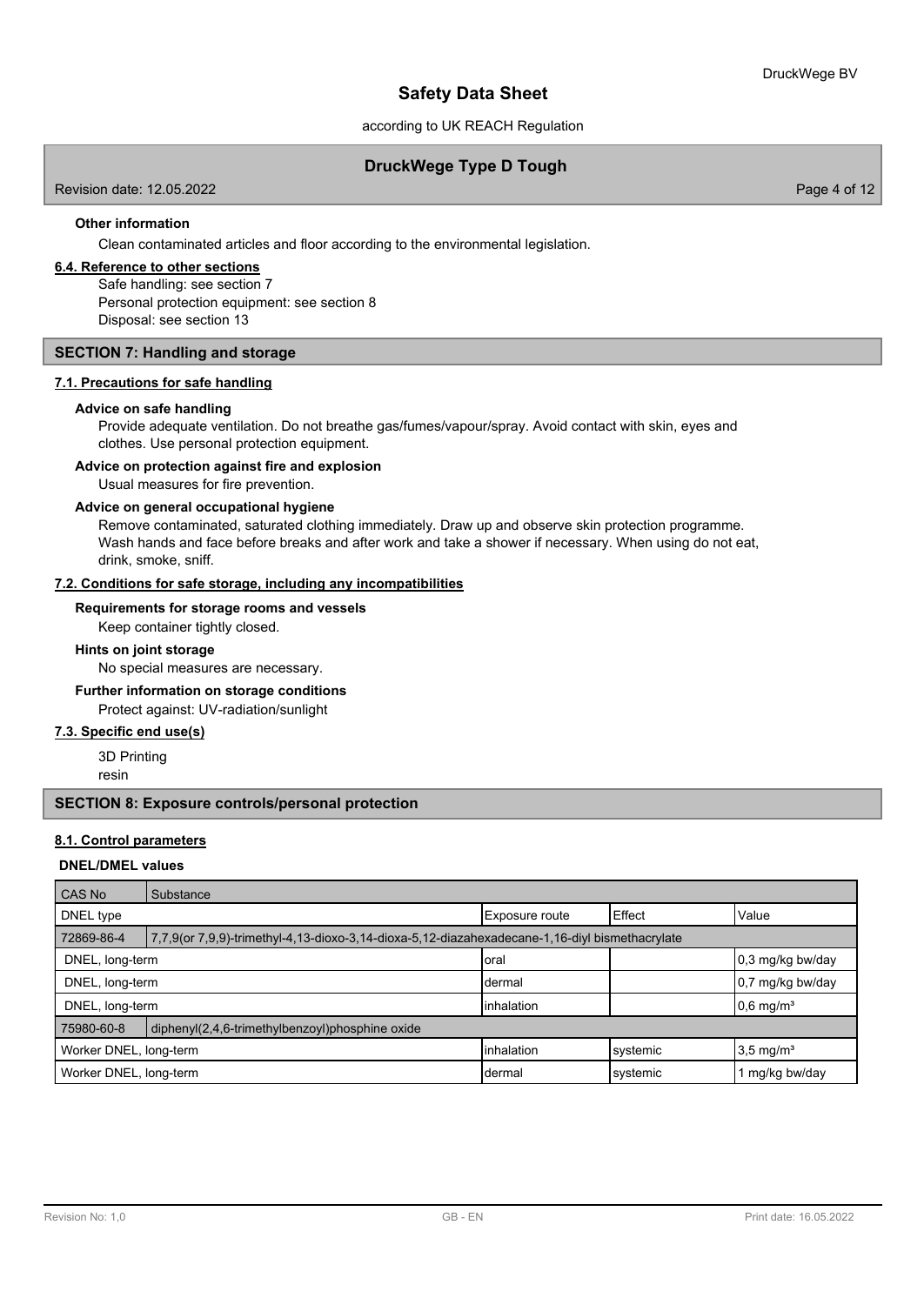according to UK REACH Regulation

## **DruckWege Type D Tough**

Revision date: 12.05.2022 Page 5 of 12

#### **PNEC values**

| <b>CAS No</b>                   | Substance                                                                                      |               |  |  |  |
|---------------------------------|------------------------------------------------------------------------------------------------|---------------|--|--|--|
|                                 | Value<br>Environmental compartment                                                             |               |  |  |  |
| 72869-86-4                      | 7,7,9(or 7,9,9)-trimethyl-4,13-dioxo-3,14-dioxa-5,12-diazahexadecane-1,16-diyl bismethacrylate |               |  |  |  |
| Freshwater                      |                                                                                                | 0,01 mg/l     |  |  |  |
| Marine water                    |                                                                                                | 0,001 mg/l    |  |  |  |
| Freshwater sediment             |                                                                                                | $4,56$ mg/kg  |  |  |  |
| $0,46$ mg/kg<br>Marine sediment |                                                                                                |               |  |  |  |
|                                 | 3,61 mg/l<br>Micro-organisms in sewage treatment plants (STP)                                  |               |  |  |  |
| Soil                            |                                                                                                | 0,91 mg/kg    |  |  |  |
| 75980-60-8                      | diphenyl(2,4,6-trimethylbenzoyl)phosphine oxide                                                |               |  |  |  |
| Freshwater                      |                                                                                                | 0,004 mg/l    |  |  |  |
|                                 | $0,035$ mg/l<br>Freshwater (intermittent releases)                                             |               |  |  |  |
| Freshwater sediment             | 0,029 mg/kg                                                                                    |               |  |  |  |
| Marine sediment                 | 0,029 mg/kg                                                                                    |               |  |  |  |
| Soil                            |                                                                                                | $0,056$ mg/kg |  |  |  |

### **Additional advice on limit values**

To date, no national critical limit values exist.

### **8.2. Exposure controls**





#### **Appropriate engineering controls**

Provide adequate ventilation as well as local exhaustion at critical locations.

### **Individual protection measures, such as personal protective equipment**

#### **Eye/face protection**

Wear eye/face protection.

#### **Hand protection**

### Wear suitable gloves.

When handling with chemical substances, protective gloves must be worn with the CE-label including the four control digits. The quality of the protective gloves resistant to chemicals must be chosen as a function of the specific working place concentration and quantity of hazardous substances. For special purposes, it is recommended to check the resistance to chemicals of the protective gloves mentioned above together with the supplier of these gloves.

#### **Skin protection**

Use of protective clothing.

### **Respiratory protection**

In case of inadequate ventilation wear respiratory protection.

#### **Thermal hazards**

No information available.

### **Environmental exposure controls**

Do not allow to enter into surface water or drains.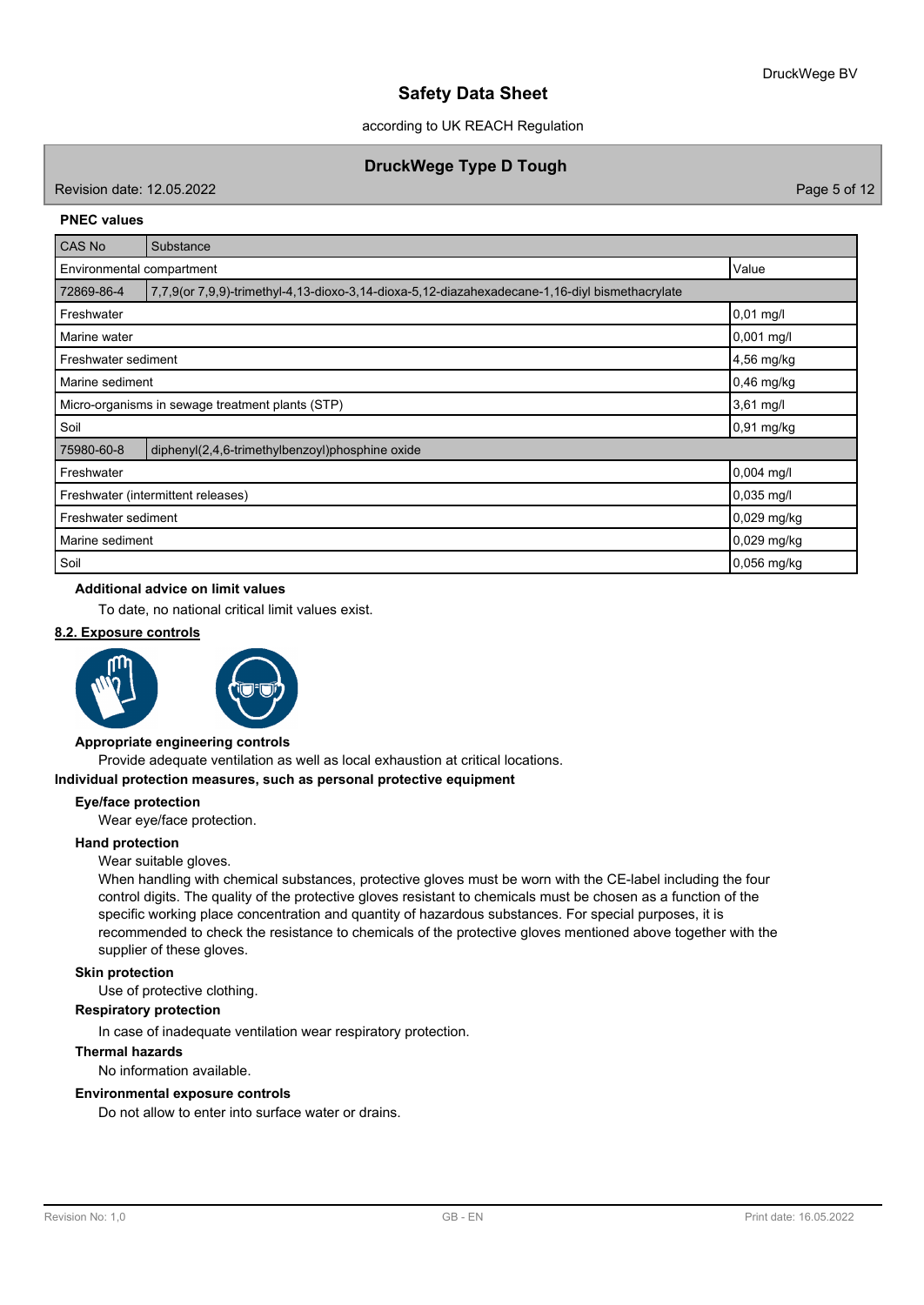according to UK REACH Regulation

# **DruckWege Type D Tough**

Revision date: 12.05.2022 Page 6 of 12

# **SECTION 9: Physical and chemical properties**

# Physical state: Liquid **9.1. Information on basic physical and chemical properties** Colour: various Odour: like: Acrylate Odour threshold: example a mot determined **Changes in the physical state** Melting point/freezing point: not determined Boiling point or initial boiling point and  $\geq 100^{\circ}$ C boiling range: Flash point: not determined that the state of the state of the state of the state of the state of the state of the state of the state of the state of the state of the state of the state of the state of the state of the sta **Flammability** Solid/liquid: not applicable to the state of the state of the state of the state of the state of the state of the state of the state of the state of the state of the state of the state of the state of the state of the stat Gas: contract to the contract of the contract of the contract of the contract of the contract of the contract of the contract of the contract of the contract of the contract of the contract of the contract of the contract The product is not: Explosive. **Explosive properties** Lower explosion limits:  $\blacksquare$ Upper explosion limits:  $\blacksquare$ Auto-ignition temperature:  $\geq 230 \text{ °C}$ **Self-ignition temperature** Solid: example a structure of the structure of the structure of the structure of the structure of the structure of the structure of the structure of the structure of the structure of the structure of the structure of the s Gas: **not applicable** contains the contact of the contact of the contact of the contact of the contact of the contact of the contact of the contact of the contact of the contact of the contact of the contact of the contact Decomposition temperature: not determined pH-Value: not determined Viscosity / dynamic:  $\blacksquare$ Viscosity / kinematic:  $\blacksquare$ Water solubility: which is a poorly soluble poorly soluble **Solubility in other solvents** not determined Partition coefficient n-octanol/water: not determined Vapour pressure: < 1 hPa (at 20 °C) Density: **notified**  $\overline{a}$  and  $\overline{b}$  and  $\overline{b}$  and  $\overline{b}$  and  $\overline{b}$  and  $\overline{b}$  and  $\overline{b}$  and  $\overline{b}$  and  $\overline{b}$  and  $\overline{b}$  and  $\overline{b}$  and  $\overline{b}$  and  $\overline{b}$  and  $\overline{b}$  and  $\overline{b}$  and  $\overline{b}$ Relative vapour density: not determined **9.2. Other information**

### **Other safety characteristics**

No information available.

### **SECTION 10: Stability and reactivity**

### **10.1. Reactivity**

No hazardous reaction when handled and stored according to provisions.

### **10.2. Chemical stability**

The product is stable under storage at normal ambient temperatures.

### **10.3. Possibility of hazardous reactions**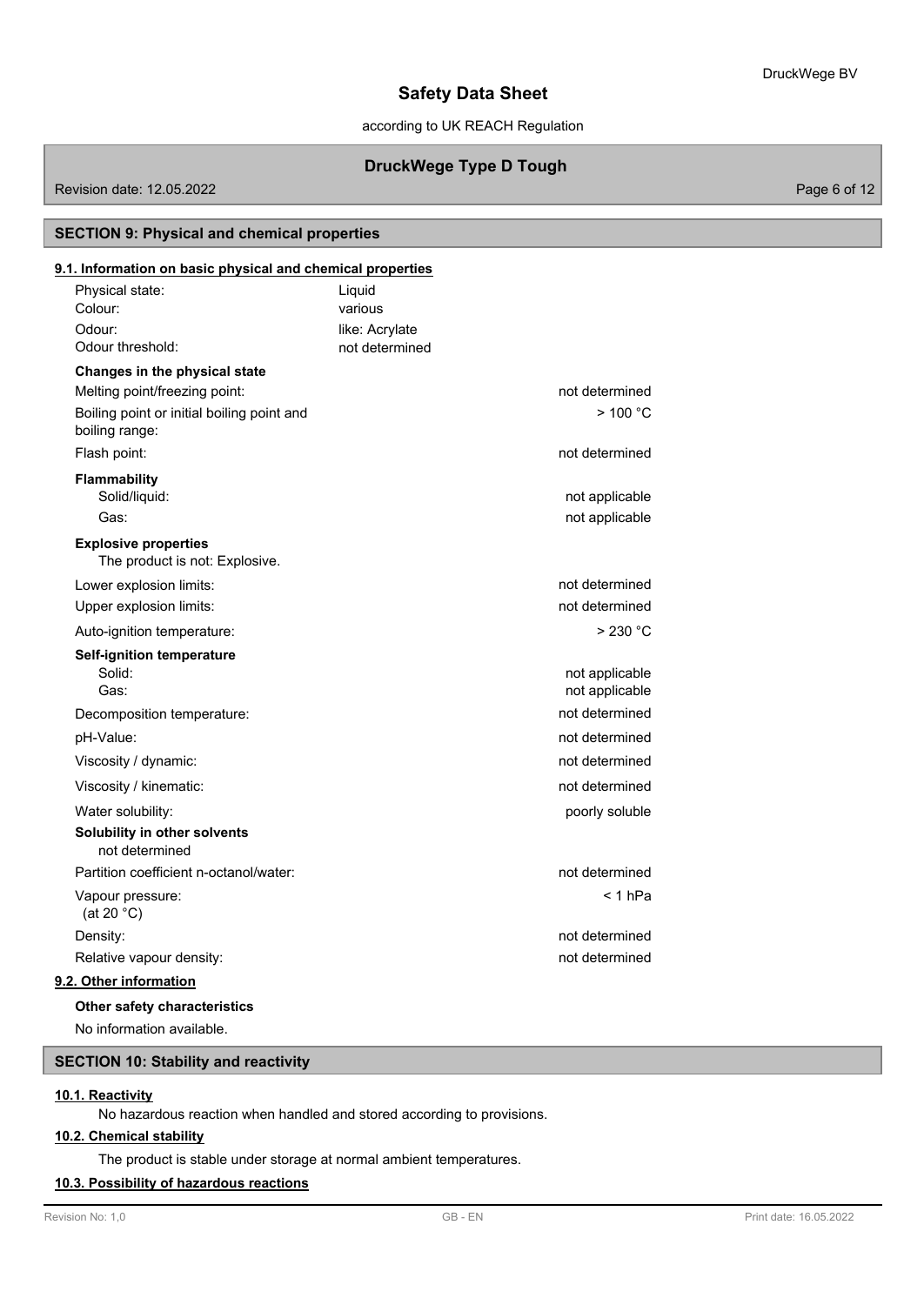according to UK REACH Regulation

# **DruckWege Type D Tough**

Revision date: 12.05.2022 Page 7 of 12

No known hazardous reactions.

### **10.4. Conditions to avoid**

UV-radiation/sunlight

### **10.5. Incompatible materials**

No information available.

### **10.6. Hazardous decomposition products**

In case of fire may be liberated: Gases/vapours, toxic

#### **SECTION 11: Toxicological information**

### **11.1. Information on hazard classes as defined in GB CLP Regulation**

#### **Acute toxicity**

Based on available data, the classification criteria are not met.

| <b>CAS No</b> | Chemical name                                                                                  |                          |                |              |                  |  |  |
|---------------|------------------------------------------------------------------------------------------------|--------------------------|----------------|--------------|------------------|--|--|
|               | Exposure route                                                                                 | Dose                     | <b>Species</b> | Source       | Method           |  |  |
| 72869-86-4    | 7,7,9(or 7,9,9)-trimethyl-4,13-dioxo-3,14-dioxa-5,12-diazahexadecane-1,16-diyl bismethacrylate |                          |                |              |                  |  |  |
|               | oral                                                                                           | > 5000<br>LD50<br>mg/kg  | Rat            | Manufacturer | <b>IOECD 401</b> |  |  |
|               | dermal                                                                                         | > 2000<br>LD50<br>mg/kg  | Rat            | Manufacturer | <b>OECD 402</b>  |  |  |
| 13048-33-4    | hexamethylene diacrylate; hexane-1,6-diol diacrylate                                           |                          |                |              |                  |  |  |
|               | oral                                                                                           | LD50<br>5000<br>mg/kg    | Rat            | Manufacturer |                  |  |  |
|               | dermal                                                                                         | 3650<br>LD50<br>mg/kg    | Rabbit         | Manufacturer | OECD 402         |  |  |
| 75980-60-8    | diphenyl(2,4,6-trimethylbenzoyl)phosphine oxide                                                |                          |                |              |                  |  |  |
|               | oral                                                                                           | LD50<br>> 5000<br>mg/kg  | Rat            | Manufacturer |                  |  |  |
|               | dermal                                                                                         | > 2000<br>LD50<br> mg/kg | Rat            | Manufacturer |                  |  |  |

### **Irritation and corrosivity**

Causes skin irritation.

Causes serious eye irritation.

#### **Sensitising effects**

May cause an allergic skin reaction. (7,7,9(or 7,9,9) -trimethyl-4,13-dioxo-3,14-dioxa-5,12-diazahexadecane-1,16-diyl bismethacrylate; hexamethylene diacrylate; hexane-1,6-diol diacrylate; diphenyl(2,4,6-trimethylbenzoyl)phosphine oxide; Propylidynetrimethanol, ethoxylated, esters with acrylic acid, reaction products withdiethylamine (1 - 6.5 moles ethoxylated))

#### **Carcinogenic/mutagenic/toxic effects for reproduction**

Based on available data, the classification criteria are not met.

#### **STOT-single exposure**

Based on available data, the classification criteria are not met.

#### **STOT-repeated exposure**

Based on available data, the classification criteria are not met.

### **Aspiration hazard**

Based on available data, the classification criteria are not met.

### **Information on likely routes of exposure**

oral, Skin contact, Eye contact, Inhalation.

#### **11.2. Information on other hazards**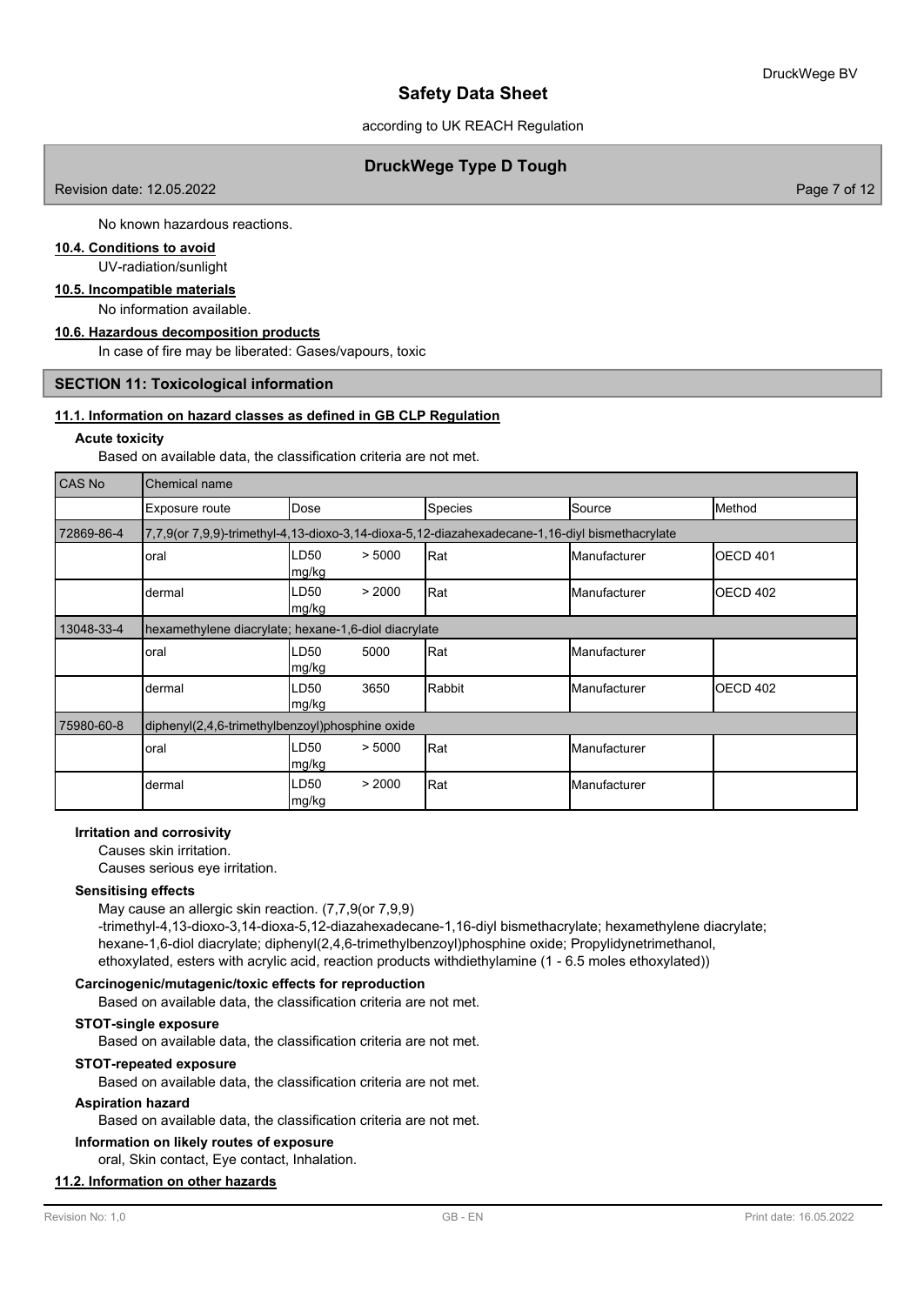according to UK REACH Regulation

# **DruckWege Type D Tough**

Revision date: 12.05.2022 **Page 8 of 12** 

### **Endocrine disrupting properties**

No information available.

# **SECTION 12: Ecological information**

### **12.1. Toxicity**

Toxic to aquatic life with long lasting effects.

| CAS No     | <b>Chemical name</b>                                                                           |                           |        |  |                                        |                     |                     |
|------------|------------------------------------------------------------------------------------------------|---------------------------|--------|--|----------------------------------------|---------------------|---------------------|
|            | Aquatic toxicity                                                                               | Dose                      |        |  | $[h]   [d]$ Species                    | Source              | Method              |
| 72869-86-4 | 7,7,9(or 7,9,9)-trimethyl-4,13-dioxo-3,14-dioxa-5,12-diazahexadecane-1,16-diyl bismethacrylate |                           |        |  |                                        |                     |                     |
|            | Acute crustacea toxicity                                                                       | <b>EC50</b><br>mg/l       | > 1.2  |  | 48 h Daphnia magna (Big<br>water flea) | <b>Manufacturer</b> | OECD <sub>202</sub> |
| 13048-33-4 | hexamethylene diacrylate; hexane-1,6-diol diacrylate                                           |                           |        |  |                                        |                     |                     |
|            | Acute bacteria toxicity                                                                        | (EC50<br>mg/l)            | 270    |  | 0,5 h Activated sludge                 | Manufacturer        | OECD <sub>209</sub> |
| 75980-60-8 | diphenyl(2,4,6-trimethylbenzoyl)phosphine oxide                                                |                           |        |  |                                        |                     |                     |
|            | Acute algae toxicity                                                                           | ErC <sub>50</sub><br>mg/l | > 2.01 |  | 72 hlScenedesmus<br>subspicatus        | Manufacturer        |                     |
|            | Acute crustacea toxicity                                                                       | <b>EC50</b><br>mg/l       | 3,53   |  | 48 h Daphnia magna (Big<br>water flea) | Manufacturer        |                     |
|            | Acute bacteria toxicity                                                                        | (EC50<br>mg/l)            | >1000  |  | 3 h Activated sludge                   | Manufacturer        |                     |

## **12.2. Persistence and degradability**

# The product has not been tested.

| <b>CAS No</b> | Chemical name                                        |              |    |                       |  |  |  |
|---------------|------------------------------------------------------|--------------|----|-----------------------|--|--|--|
|               | <b>I</b> Method                                      | Value        |    | <b>I</b> Source       |  |  |  |
|               | Evaluation                                           |              |    |                       |  |  |  |
| 13048-33-4    | hexamethylene diacrylate; hexane-1,6-diol diacrylate |              |    |                       |  |  |  |
|               | OECD 310                                             | 60 - 70 %    | 28 | <b>I</b> Manufacturer |  |  |  |
|               | Readily biodegradable (according to OECD criteria).  |              |    |                       |  |  |  |
| 75980-60-8    | diphenyl(2,4,6-trimethylbenzoyl)phosphine oxide      |              |    |                       |  |  |  |
|               | Biodegradation, Water                                | $10 - 10 \%$ | 28 | <b>IManufacturer</b>  |  |  |  |
|               | Poorly biodegradable.                                |              |    |                       |  |  |  |

## **12.3. Bioaccumulative potential**

The product has not been tested.

| Partition coefficient n-octanol/water |                                                                                                     |         |  |  |
|---------------------------------------|-----------------------------------------------------------------------------------------------------|---------|--|--|
| <b>CAS No</b>                         | lChemical name                                                                                      | Log Pow |  |  |
| 172869-86-4                           | 17,7,9(or 7,9,9)-trimethyl-4,13-dioxo-3,14-dioxa-5,12-diazahexadecane-1,16-diyl<br>Ibismethacrvlate |         |  |  |
| l 13048-33-4                          | hexamethylene diacrylate; hexane-1,6-diol diacrylate                                                | 2,81    |  |  |
| 175980-60-8                           | diphenyl(2,4,6-trimethylbenzoyl)phosphine oxide                                                     |         |  |  |

**BCF**

| <b>CAS No</b> | 'Chemical name                                       | <b>BCF</b> | <b>Species</b>                        | Source               |
|---------------|------------------------------------------------------|------------|---------------------------------------|----------------------|
| 175980-60-8   | diphenyl(2,4,6-trimethylbenzoyl)phosphi<br>Ine oxide | 47<br>- 55 | Cyprinus carpio (Common<br>Carp) fish | <b>IManufacturer</b> |

#### **12.4. Mobility in soil**

The product has not been tested.

### **12.5. Results of PBT and vPvB assessment**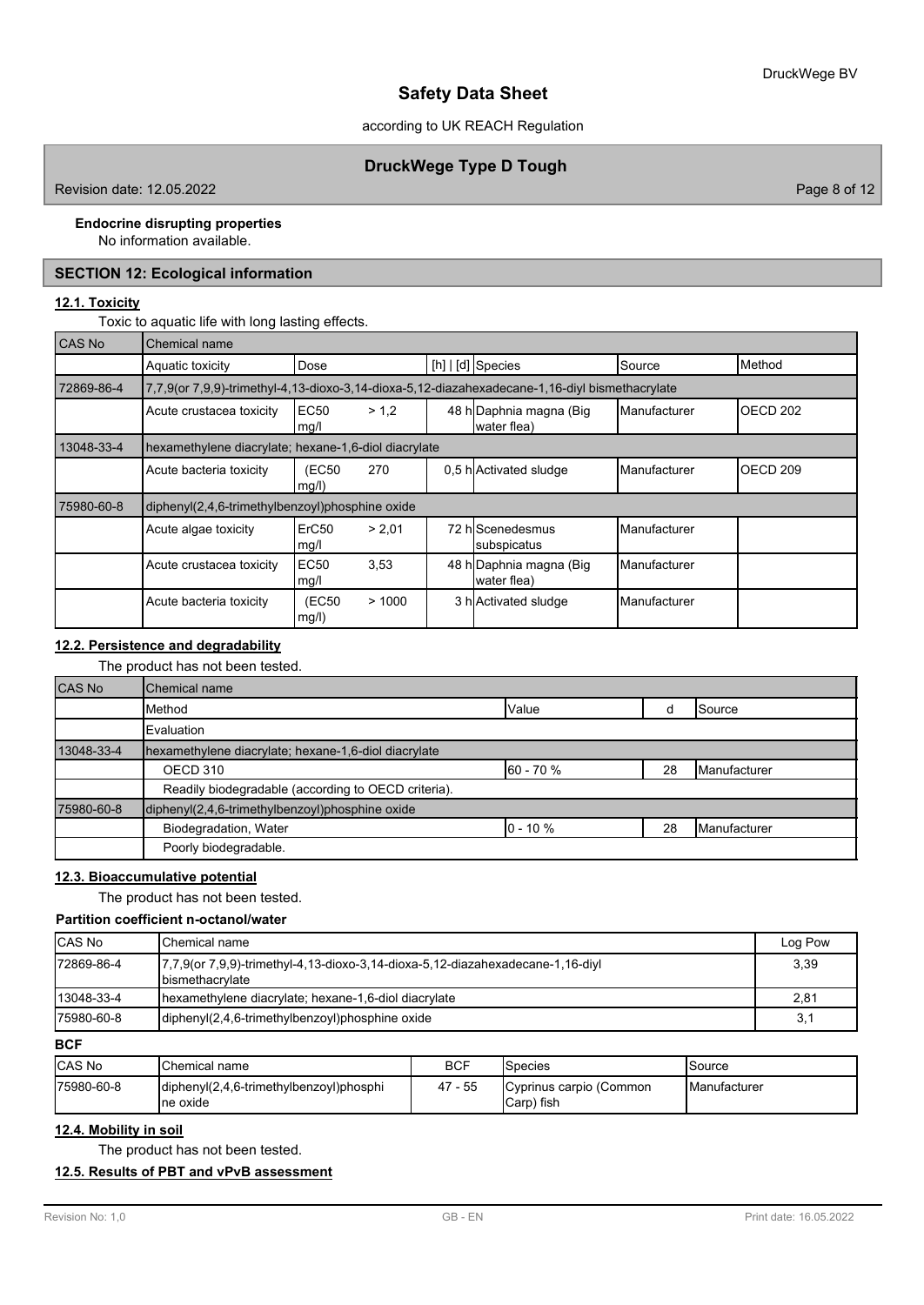according to UK REACH Regulation

### **DruckWege Type D Tough**

Revision date: 12.05.2022 Page 9 of 12

The substances in the mixture do not meet the PBT/vPvB criteria according to UK REACH.

### **12.6. Endocrine disrupting properties**

This product does not contain a substance that has endocrine disrupting properties with respect to non-target organisms as no components meets the criteria.

### **12.7. Other adverse effects**

No information available.

#### **Further information**

Do not allow to enter into surface water or drains. Do not allow to enter into soil/subsoil.

### **SECTION 13: Disposal considerations**

### **13.1. Waste treatment methods**

#### **Disposal recommendations**

Do not allow to enter into surface water or drains. Do not allow to enter into soil/subsoil. Dispose of waste according to applicable legislation.

### **Contaminated packaging**

Non-contaminated packages may be recycled. Handle contaminated packages in the same way as the substance itself.

**SECTION 14: Transport information**

# **Land transport (ADR/RID)**

| Land transport (ADR/RID)          |                                                                        |
|-----------------------------------|------------------------------------------------------------------------|
| 14.1. UN number or ID number:     | <b>UN 3082</b>                                                         |
| 14.2. UN proper shipping name:    | ENVIRONMENTALLY HAZARDOUS SUBSTANCE, LIQUID, N.O.S.                    |
|                                   | $(7,7,9$ (or $7,9,9$ )                                                 |
|                                   | -trimethyl-4,13-dioxo-3,14-dioxa-5,12-diazahexadecane-1,16-diyl        |
|                                   | bismethacrylate; hexamethylene diacrylate; hexane-1,6-diol diacrylate) |
| 14.3. Transport hazard class(es): | 9                                                                      |
| 14.4. Packing group:              | III                                                                    |
| Hazard label:                     | 9                                                                      |
|                                   |                                                                        |
|                                   |                                                                        |
|                                   |                                                                        |
|                                   |                                                                        |
| Classification code:              | M <sub>6</sub>                                                         |
| <b>Special Provisions:</b>        | 274 335 375 601                                                        |
| Limited quantity:                 | 5L                                                                     |
| Excepted quantity:                | E1                                                                     |
| Transport category:               | 3                                                                      |
| Hazard No:                        | 90                                                                     |
| Tunnel restriction code:          |                                                                        |
| Inland waterways transport (ADN)  |                                                                        |
| 14.1. UN number or ID number:     | <b>UN 3082</b>                                                         |
| 14.2. UN proper shipping name:    | ENVIRONMENTALLY HAZARDOUS SUBSTANCE, LIQUID, N.O.S.                    |
|                                   | $(7,7,9$ (or $7,9,9$ )                                                 |
|                                   | -trimethyl-4,13-dioxo-3,14-dioxa-5,12-diazahexadecane-1,16-diyl        |
|                                   | bismethacrylate; hexamethylene diacrylate; hexane-1,6-diol diacrylate) |
| 14.3. Transport hazard class(es): | 9                                                                      |
| 14.4. Packing group:              | III                                                                    |
| Hazard label:                     | 9                                                                      |
|                                   |                                                                        |
|                                   |                                                                        |
|                                   |                                                                        |
|                                   |                                                                        |
|                                   |                                                                        |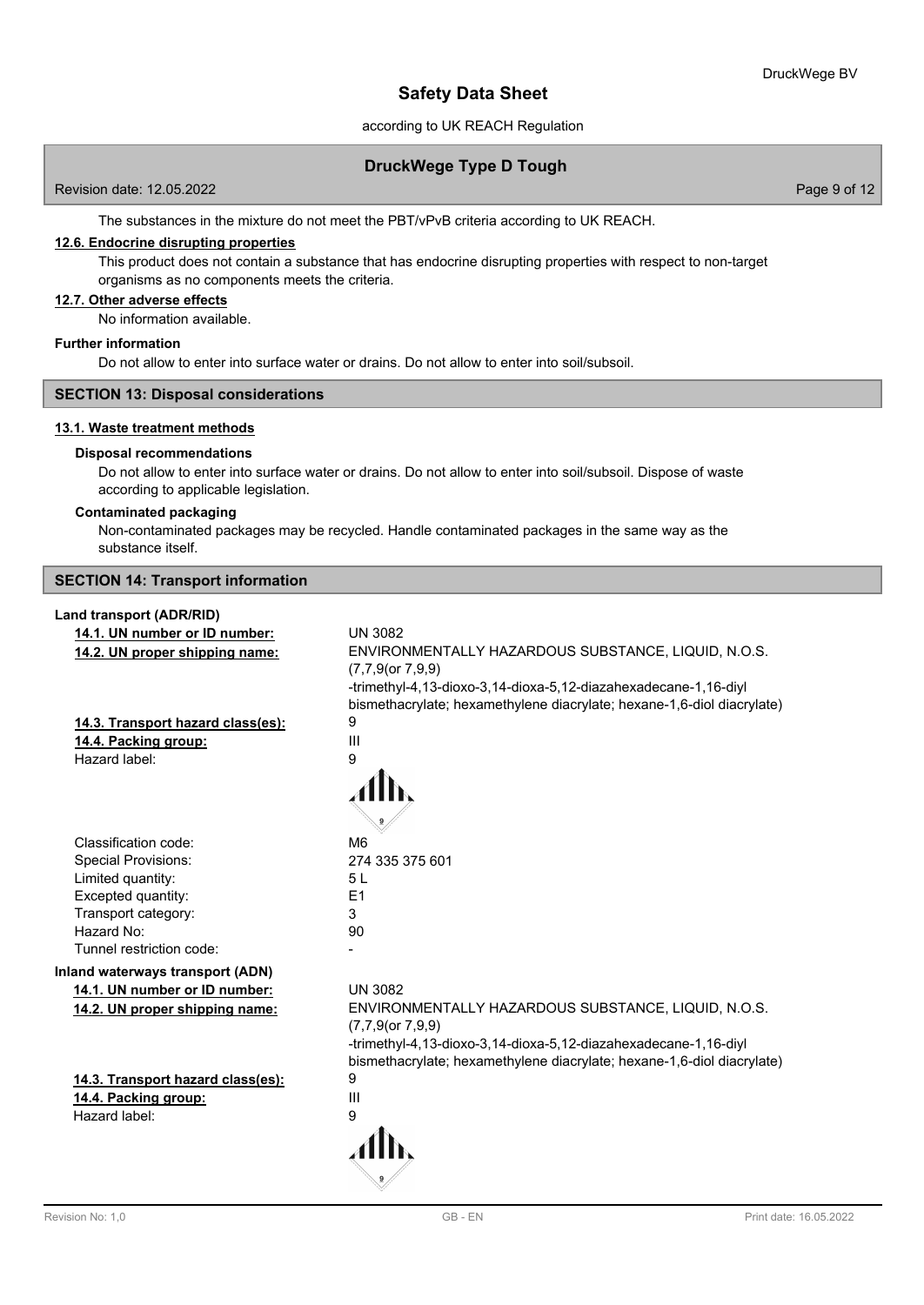according to UK REACH Regulation

# **DruckWege Type D Tough**

| Revision date: 12.05.2022                                     |                                                                                          | Page 10 of 12 |
|---------------------------------------------------------------|------------------------------------------------------------------------------------------|---------------|
| Classification code:                                          | M <sub>6</sub>                                                                           |               |
| <b>Special Provisions:</b>                                    | 274 335 375 601                                                                          |               |
| Limited quantity:                                             | 5L                                                                                       |               |
| Excepted quantity:                                            | E1                                                                                       |               |
| <b>Marine transport (IMDG)</b>                                |                                                                                          |               |
| 14.1. UN number or ID number:                                 | <b>UN 3082</b>                                                                           |               |
| 14.2. UN proper shipping name:                                | ENVIRONMENTALLY HAZARDOUS SUBSTANCE, LIQUID, N.O.S.                                      |               |
|                                                               | $(7,7,9$ (or $7,9,9)$<br>-trimethyl-4,13-dioxo-3,14-dioxa-5,12-diazahexadecane-1,16-diyl |               |
|                                                               | bismethacrylate; hexamethylene diacrylate; hexane-1,6-diol diacrylate)                   |               |
| 14.3. Transport hazard class(es):                             | 9                                                                                        |               |
| 14.4. Packing group:                                          | $\mathop{\rm III}\nolimits$                                                              |               |
| Hazard label:                                                 | 9                                                                                        |               |
|                                                               |                                                                                          |               |
| <b>Special Provisions:</b>                                    | 274, 335, 969                                                                            |               |
| Limited quantity:                                             | 5L                                                                                       |               |
| Excepted quantity:                                            | E1                                                                                       |               |
| EmS:                                                          | F-A, S-F                                                                                 |               |
| Air transport (ICAO-TI/IATA-DGR)                              |                                                                                          |               |
| 14.1. UN number or ID number:                                 | <b>UN 3082</b>                                                                           |               |
| 14.2. UN proper shipping name:                                | ENVIRONMENTALLY HAZARDOUS SUBSTANCE, LIQUID, N.O.S.<br>$(7,7,9$ (or $7,9,9)$             |               |
|                                                               | -trimethyl-4,13-dioxo-3,14-dioxa-5,12-diazahexadecane-1,16-diyl                          |               |
|                                                               | bismethacrylate; hexamethylene diacrylate; hexane-1,6-diol diacrylate)                   |               |
| 14.3. Transport hazard class(es):                             | 9                                                                                        |               |
| 14.4. Packing group:                                          | Ш                                                                                        |               |
| Hazard label:                                                 | 9                                                                                        |               |
|                                                               |                                                                                          |               |
|                                                               |                                                                                          |               |
| <b>Special Provisions:</b>                                    | A97 A158 A197                                                                            |               |
| Limited quantity Passenger:                                   | 30 kg G                                                                                  |               |
| Passenger LQ:<br>Excepted quantity:                           | Y964<br>E1                                                                               |               |
| IATA-packing instructions - Passenger:                        | 964                                                                                      |               |
| IATA-max. quantity - Passenger:                               | 450L                                                                                     |               |
| IATA-packing instructions - Cargo:                            | 964                                                                                      |               |
| IATA-max. quantity - Cargo:                                   | 450L                                                                                     |               |
| 14.5. Environmental hazards                                   |                                                                                          |               |
| ENVIRONMENTALLY HAZARDOUS:                                    | Yes                                                                                      |               |
|                                                               |                                                                                          |               |
|                                                               |                                                                                          |               |
| Danger releasing substance:                                   | 7,7,9(or 7,9,9)                                                                          |               |
|                                                               | -trimethyl-4,13-dioxo-3,14-dioxa-5,12-diazahexadecane-1,16-diyl                          |               |
|                                                               | bismethacrylate; hexamethylene diacrylate; hexane-1,6-diol diacrylate                    |               |
| 14.6. Special precautions for user                            |                                                                                          |               |
| No information available.                                     |                                                                                          |               |
| 14.7. Maritime transport in bulk according to IMO instruments |                                                                                          |               |

not applicable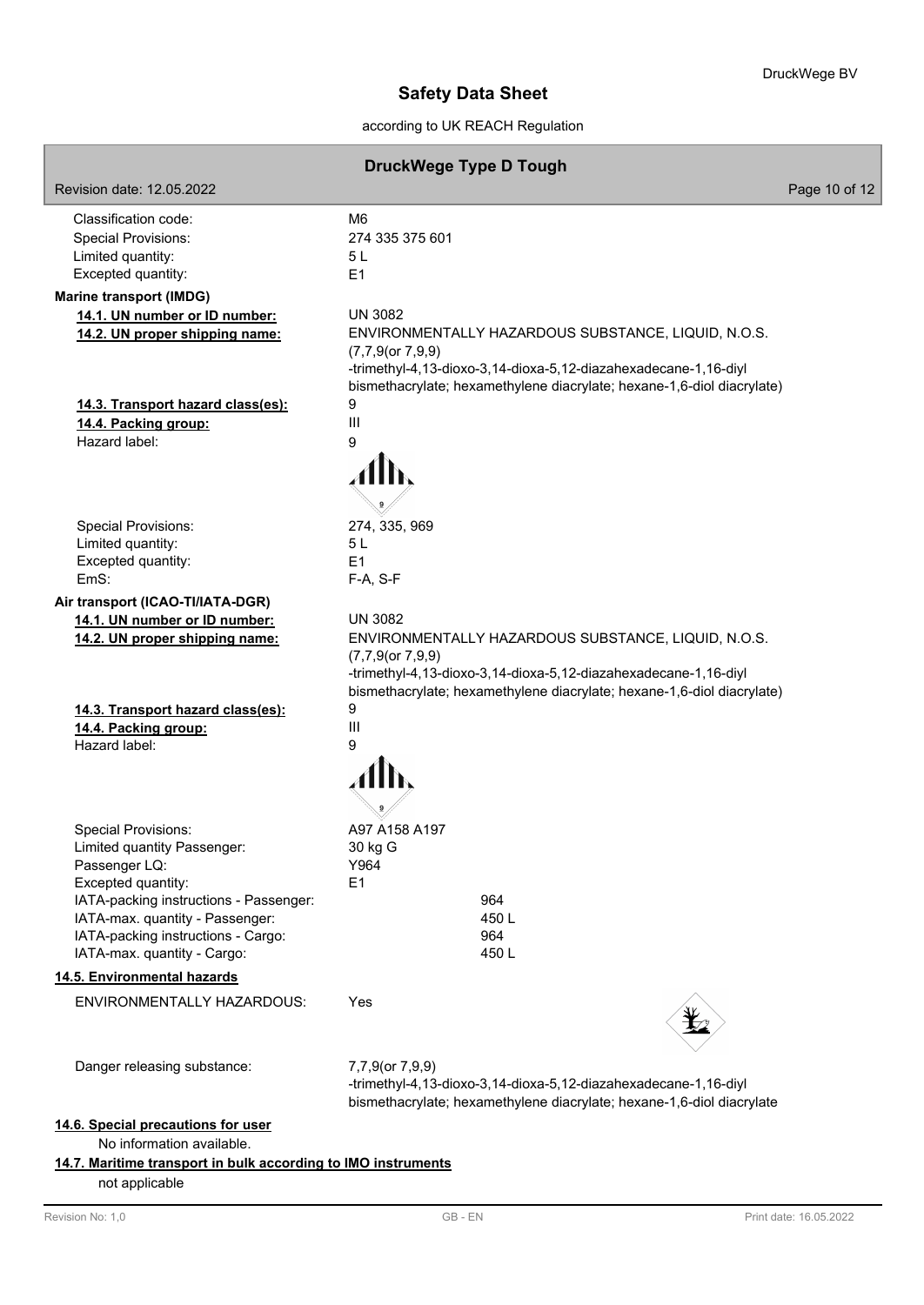according to UK REACH Regulation

### **DruckWege Type D Tough**

Revision date: 12.05.2022 Page 11 of 12

#### **SECTION 15: Regulatory information**

#### **15.1. Safety, health and environmental regulations/legislation specific for the substance or mixture**

### **EU regulatory information**

| Restrictions on use (REACH, annex XVII): |                                                                                                                       |
|------------------------------------------|-----------------------------------------------------------------------------------------------------------------------|
| Entry 3, Entry 75                        |                                                                                                                       |
| Information according to 2012/18/EU      | E2 Hazardous to the Aquatic Environment                                                                               |
| (SEVESO III):                            |                                                                                                                       |
| National regulatory information          |                                                                                                                       |
| Employment restrictions:                 | Observe restrictions to employment for juveniles according to the 'juvenile<br>work protection quideline' (94/33/EC). |
| Water hazard class (D):                  | 2 - obviously hazardous to water                                                                                      |
| 15.2. Chemical safety assessment         |                                                                                                                       |

For the following substances of this mixture a chemical safety assessment has been carried out: 7,7,9(or 7,9,9)-trimethyl-4,13-dioxo-3,14-dioxa-5,12-diazahexadecane-1,16-diyl bismethacrylate

#### **SECTION 16: Other information**

#### **Abbreviations and acronyms**

CLP: Classification, labelling and Packaging REACH: Registration, Evaluation and Authorization of Chemicals GHS: Globally Harmonised System of Classification, Labelling and Packaging of Chemicals UN: United Nations CAS: Chemical Abstracts Service DNEL: Derived No Effect Level DMEL: Derived Minimal Effect Level PNEC: Predicted No Effect Concentration ATE: Acute toxicity estimate LC50: Lethal concentration, 50% LD50: Lethal dose, 50% LL50: Lethal loading, 50% EL50: Effect loading, 50% EC50: Effective Concentration 50% ErC50: Effective Concentration 50%, growth rate NOEC: No Observed Effect Concentration BCF: Bio-concentration factor PBT: persistent, bioaccumulative, toxic vPvB: very persistent, very bioaccumulative ADR: Accord européen sur le transport des marchandises dangereuses par Route (European Agreement concerning the International Carriage of Dangerous Goods by Road) RID: Regulations concerning the international carriage of dangerous goods by rail ADN: European Agreement concerning the International Carriage of Dangerous Goods by Inland Waterways (Accord européen relatif au transport international des marchandises dangereuses par voies de navigation intérieures) IMDG: International Maritime Code for Dangerous Goods EmS: Emergency Schedules MFAG: Medical First Aid Guide IATA: International Air Transport Association ICAO: International Civil Aviation Organization MARPOL: International Convention for the Prevention of Marine Pollution from Ships IBC: Intermediate Bulk Container VOC: Volatile Organic Compounds SVHC: Substance of Very High Concern